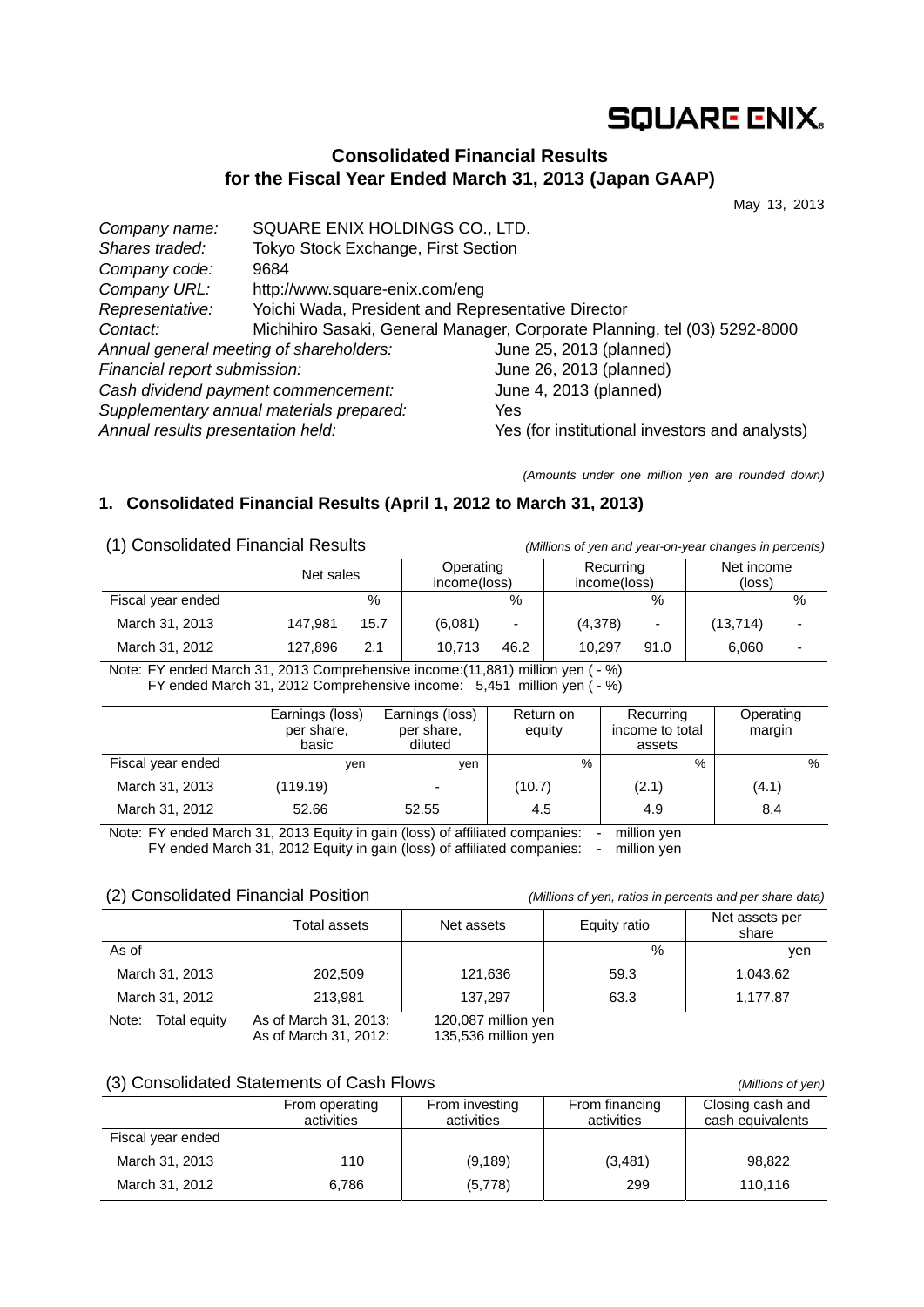### **2. Dividends**

|                                                      |     |       | Dividends per share      |       |       | Total annual<br>dividend | Dividend<br>payout ratio | Dividend on              |
|------------------------------------------------------|-----|-------|--------------------------|-------|-------|--------------------------|--------------------------|--------------------------|
|                                                      | 1Q  | 2Q    | 3Q                       | 4Q    | Total | payments                 | (consolidated)           | equity<br>(consolidated) |
|                                                      | yen | yen   | yen                      | yen   | yen   | million yen              | %                        | %                        |
| Fiscal year ended<br>March 31, 2012                  |     | 10.00 | $\overline{\phantom{a}}$ | 20.00 | 30.00 | 3,452                    | 57.0                     | 2.6                      |
| Fiscal year ended<br>March 31, 2013                  |     | 10.00 | $\overline{\phantom{0}}$ | 20.00 | 30.00 | 3,452                    |                          | 2.7                      |
| Fiscal year ending<br>March 31, 2014<br>(projection) |     | 10.00 | $\overline{\phantom{a}}$ | 20.00 | 30.00 |                          |                          |                          |

## **3. Consolidated Forecasts (April 1, 2013 to March 31, 2014)**

|                                            | (Millions of yen, year-on-year changes in percents and per share data) |                     |                     |                                                          |                |                                                      |                |      |                        |
|--------------------------------------------|------------------------------------------------------------------------|---------------------|---------------------|----------------------------------------------------------|----------------|------------------------------------------------------|----------------|------|------------------------|
|                                            | Net sales                                                              |                     | Operating           |                                                          | Recurring      |                                                      | Net income     |      | Earnings               |
|                                            |                                                                        |                     | income(loss)        |                                                          | income(loss)   |                                                      | (loss)         |      | per share              |
| Six months                                 |                                                                        | $\%$                |                     | %                                                        |                | %                                                    |                | $\%$ | ven                    |
| ending<br>September<br>30, 2013            | 59,000<br>~1000                                                        | (3.4)<br>$\sim$ 3.2 | (2,000)<br>$\sim$ 0 | ۰<br>٠                                                   | (2,000)        | $\overline{\phantom{a}}$<br>$\overline{\phantom{a}}$ | (1,300)        |      | (11.30)<br>$\sim$ 0.00 |
| Fiscal year<br>ending<br>March 31,<br>2014 | 140,000<br>150,000                                                     | (5.4)<br>~1.4       | 5,000<br>9,000      | $\qquad \qquad \blacksquare$<br>$\overline{\phantom{a}}$ | 5,000<br>9,000 | $\overline{\phantom{a}}$<br>$\overline{\phantom{a}}$ | 3,500<br>6,000 |      | 30.42<br>52.14         |

### **4. Others**

(1) Significant changes among major subsidiaries during the period: No

(2) Changes in accounting policies, procedures, and methods of presentation for consolidated financial statements

1. Changes associated with revision in accounting standards: Yes

2. Other changes in accounting standards: No

3. Change in accounting estimate: Yes

4. Retrospective restatement: No

(3) Outstanding shares (common stock)

1. Number of shares issued and outstanding (including treasury stock):

| As of March 31, 2013                                        | 115,370,596 |
|-------------------------------------------------------------|-------------|
| As of March 31, 2012                                        | 115,370,596 |
| 2. Number of treasury stock:                                |             |
| As of March 31, 2013                                        | 302,302     |
| As of March 31, 2012                                        | 301,247     |
| 3. Average number of shares during the period (cumulative): |             |
| Fiscal year ended March 31, 2013                            | 115,069,009 |
| Fiscal year ended March 31, 2012                            | 115,070,185 |

Disclaimer: (1) This document is a translation of the Japanese language "Kessan Tanshin" prepared in accordance with the guidelines of the Tokyo Stock Exchange. The Japanese language document shall prevail in the event that any differences or discrepancies exist between this English translation and the original. (2) At the time of disclosure of this report, audit procedures for financial statements pursuant to the Financial Instruments and Exchange Law have not been completed. (3) The forward-looking statements in this document are based upon the information currently available and necessarily include elements that are not entirely predictable The achievement is not promised. Actual results may differ from the forward-looking statements in this document. (4) For additional information about forecasts, please refer to "Consolidated Forecasts" section on page 2.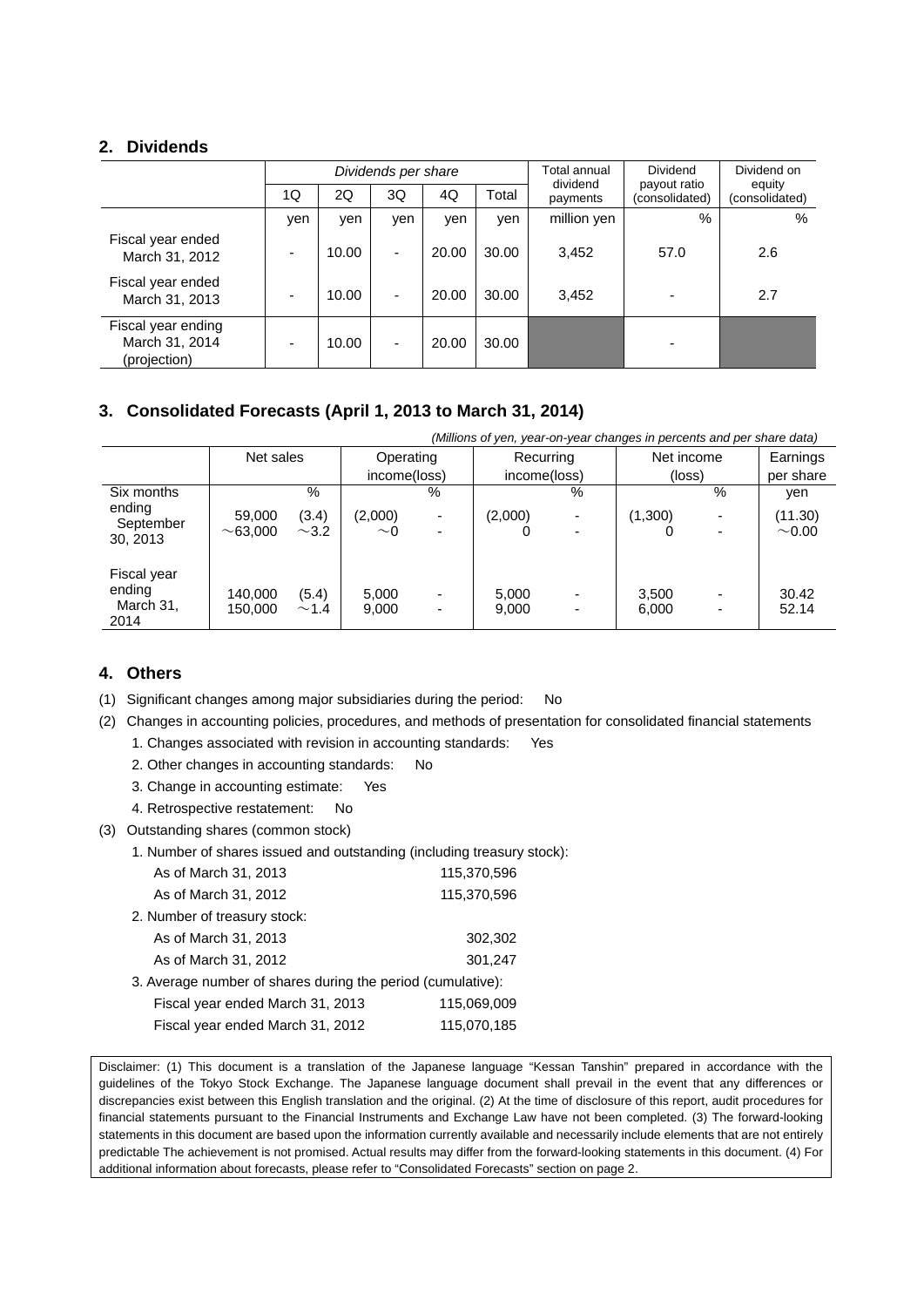# **Supplemental Information – Index**

|                                                                                                | Page           |
|------------------------------------------------------------------------------------------------|----------------|
| Consolidated Results and Consolidated Financial Position for the Fiscal Year<br>1 <sub>1</sub> |                |
| Ended March 31, 2013                                                                           | 1              |
| (1) Analysis of consolidated business results                                                  | 1              |
| (2) Analysis of consolidated financial position                                                | 3              |
| (3) Basic policy for profit distribution and dividends                                         | 4              |
| 2. The Group's Outline of Operations                                                           | 5              |
| 3. Management Policy                                                                           | $\overline{7}$ |
| (1) Management philosophy                                                                      | 7              |
| (2) Management targets                                                                         | 7              |
| (3) Medium- and long-term management strategy                                                  | 7              |
| (4) Issues facing management                                                                   | $\overline{7}$ |
| 4. Consolidated Financial Statements                                                           | 8              |
| (1) Consolidated Balance Sheets                                                                | 8              |
| (2) Consolidated Income Statement and Consolidated Statement of Comprehensive Income           | 10             |
| (3) Consolidated Statements of Changes in Net Assets                                           | 13             |
| (4) Consolidated Statements of Cash Flows                                                      | 15             |

5. Segment Information 17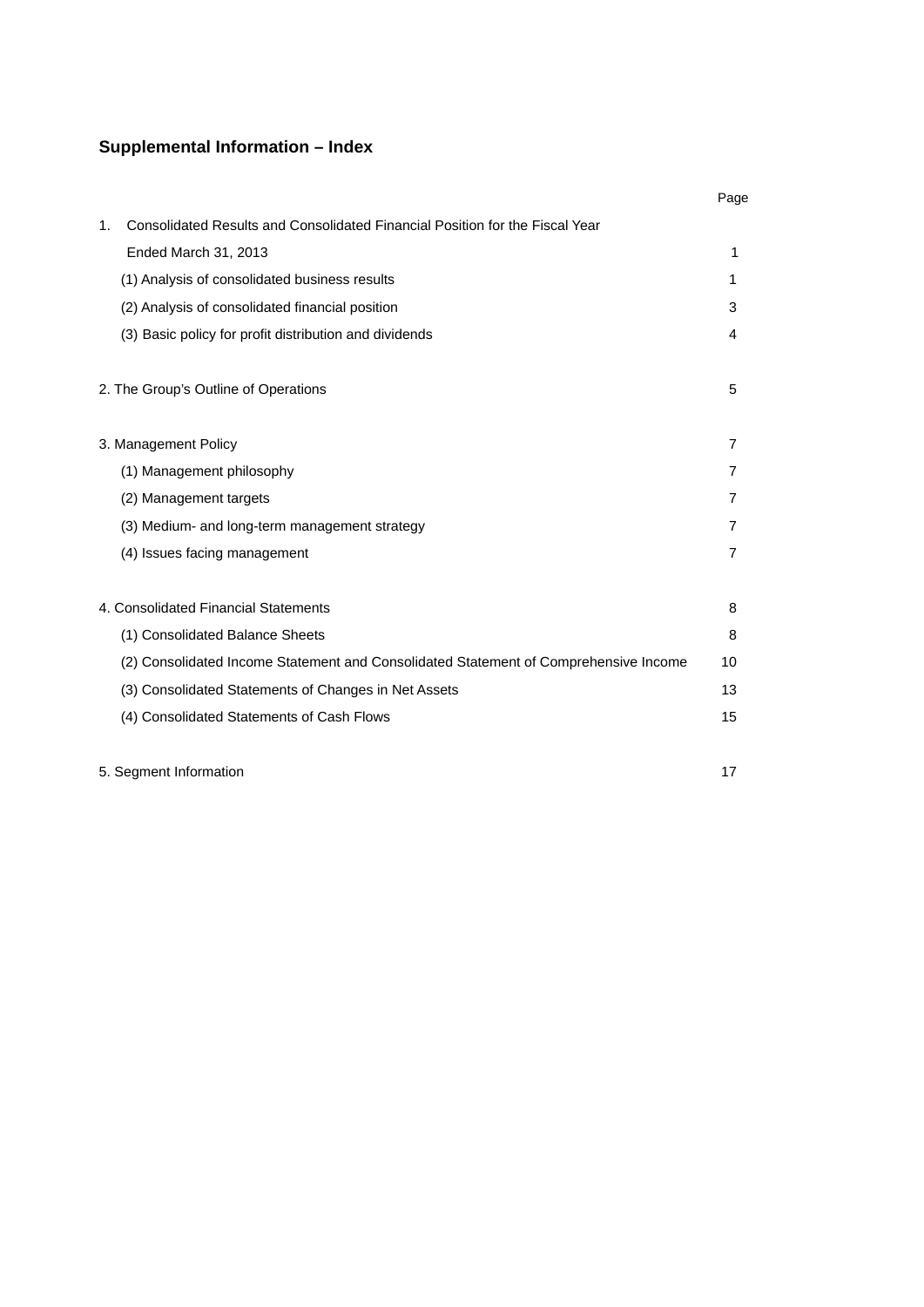# **1. Consolidated Results and Consolidated Financial Position for the Fiscal Year Ended March 31, 2013**

#### (1) Analysis of consolidated business results

The Square Enix Group (the "Group") is continuing determined efforts to strengthen the competitiveness and profitability of its business segments of Digital Entertainment, Amusement, Publication and Merchandising.

Net sales for the fiscal year ended March 31, 2013 totaled ¥147,981 million (an increase of 15.7% from the prior fiscal year), operating loss amounted to ¥6,081 million (operating income of ¥10,713 million in the prior fiscal year), and recurring loss amounted to ¥4,378 million (recurring income of ¥10,297 million in the prior fiscal year).

In response to the latest environmental changes in the game industry, the Group has implemented various strategic initiatives such as a change in its development policy, organizational reforms, and redesign of some business models. As a result of such initiatives, the Group posts the extraordinary losses, which lead to net loss of ¥13,714 million (net income of ¥6,060 million in the prior fiscal year).

A discussion of results by segment for the fiscal year ended March 31, 2013 follows.

#### Digital Entertainment

The Digital Entertainment segment plans, develops, distributes and operates digital entertainment content primarily in the form of games. Digital entertainment content is offered to meet customer lifestyles across a variety of usage environments such as consumer game consoles (including handheld game machines), personal computers and mobile phones (including smartphones).

During the fiscal year ended March 31, 2013, the Group's operating income decreased significantly, primarily due to underperformance of major titles for consumer game consoles in North America and Europe.

Regarding content on platforms such as browser and smartphone, "SENGOKU IXA," a browser game, and "FINAL FANTASY BRIGADE," a Mobage-based social game are continuously contributing to the profit of this segment. "Kaku-San-Sei Million Arthur," a social game released in April 2012 has been successful not only in the domestic market, but also in Korea, where the game has become an instant hit since its launch in December 2012. In this manner, new titles are expanding satisfactorily.

"DRAGON QUEST X," the major MMORPG released in August 2012, has been showing steady performance.

Net sales and operating income in the Digital Entertainment segment totaled ¥89,482 million (an increase of 24.5% from the prior fiscal year) and ¥44 million (a decrease of 99.7% from the prior fiscal year), respectively.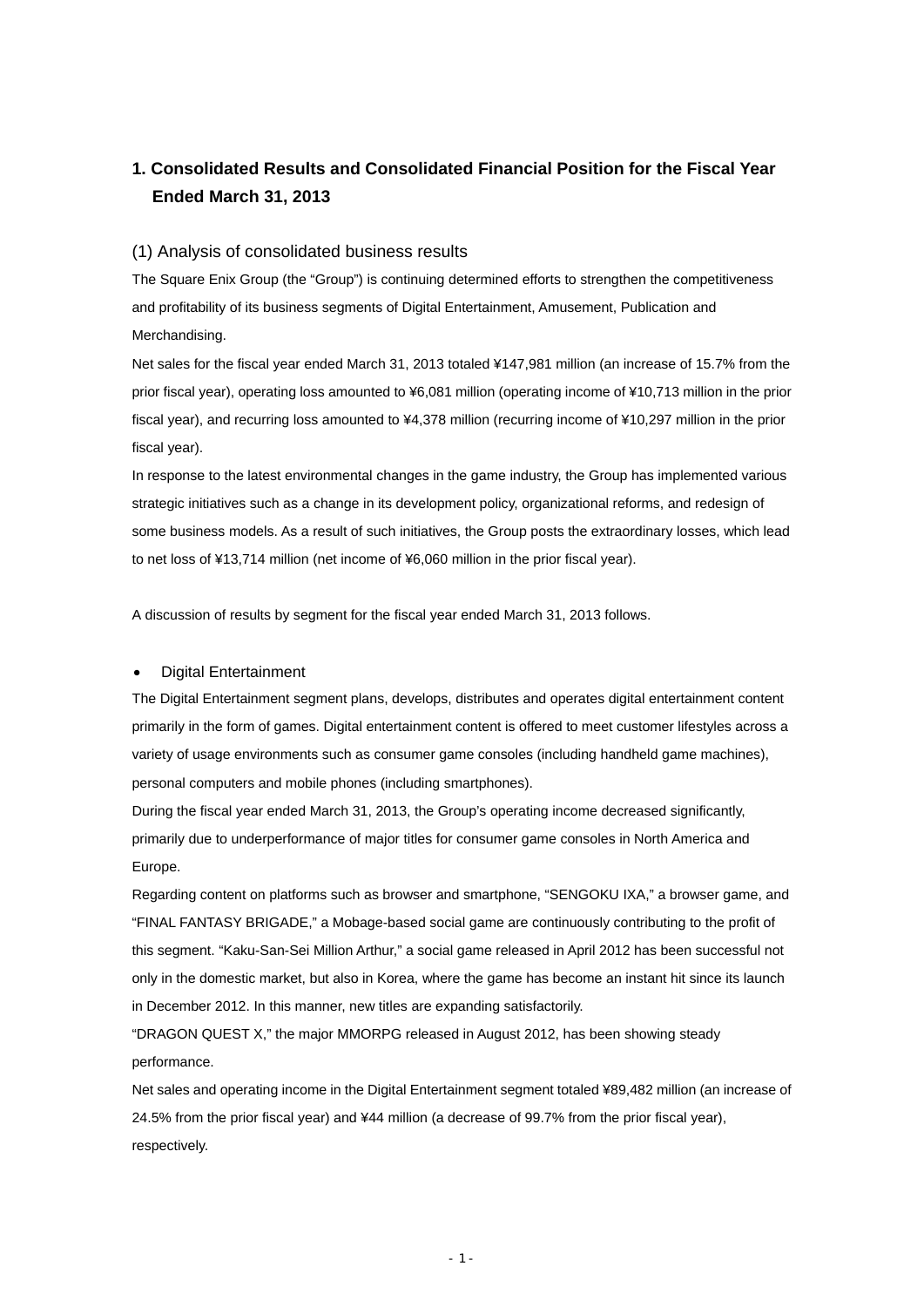#### Amusement

The Amusement segment consists of the operation of amusement facilities and the planning, development and distribution of arcade game machines and related products for amusement facilities. During the fiscal year ended March 31, 2013, amusement facility operations have been showing steady progress. However, negative effects caused by the sluggish performance of arcade game machines that were released during the fiscal year ended March 31, 2013 led to the operating loss of this segment. Net sales and operating loss in the Amusement segment totaled ¥44,276 million (an increase of 5.6% from the prior fiscal year) and ¥353 million (an operating income of ¥2,552 million in the prior fiscal year), respectively.

#### Publication

The Publication segment includes comic books, game strategy books and comic magazines. During the fiscal year ended March 31, 2013, popular comic book titles showed steady sales supported by media mix exploitations of popular titles.

Net sales and operating income in the Publication segment totaled ¥11,086 million (a decrease of 2.2% from the prior fiscal year) and ¥2,484 million (a decrease of 3.5% from the prior fiscal year), respectively.

#### Merchandising

The Merchandising segment includes the planning, production, distribution and licensing of derivative products of titles owned by the Group.

During the fiscal year ended March 31, 2013, the Group continued to distribute and license items such as character goods and soundtracks based on the Group's own IPs while diversifying new opportunities for profit by strengthening its character goods lineup with additional products based on third party content and overseas expansions.

Net sales and operating income in the Merchandising segment totaled ¥3,264 million (an increase of 18.0% from the prior fiscal year) and ¥667 million (a decrease of 10.2% over the prior fiscal year), respectively.

#### (Consolidated Forecasts)

The business environment surrounding the Group is in the midst of major changes, where smart devices such as smartphones and tablet PCs are spreading rapidly, while the console game markets in North America and Europe are increasingly competitive and oligopolistic. In light of such environmental changes, the Group is focusing all efforts on a substantial earnings improvement through driving reforms of business structure in order to establish new revenue base.

Given the environmental changes described above, it is expected that the consolidated forecasts for financial results will fluctuate ever-larger. The Group, therefore, has decided to make consolidated forecasts in a range of forecasted figures in lieu of specific figures, starting from the fiscal year ending March 31, 2014.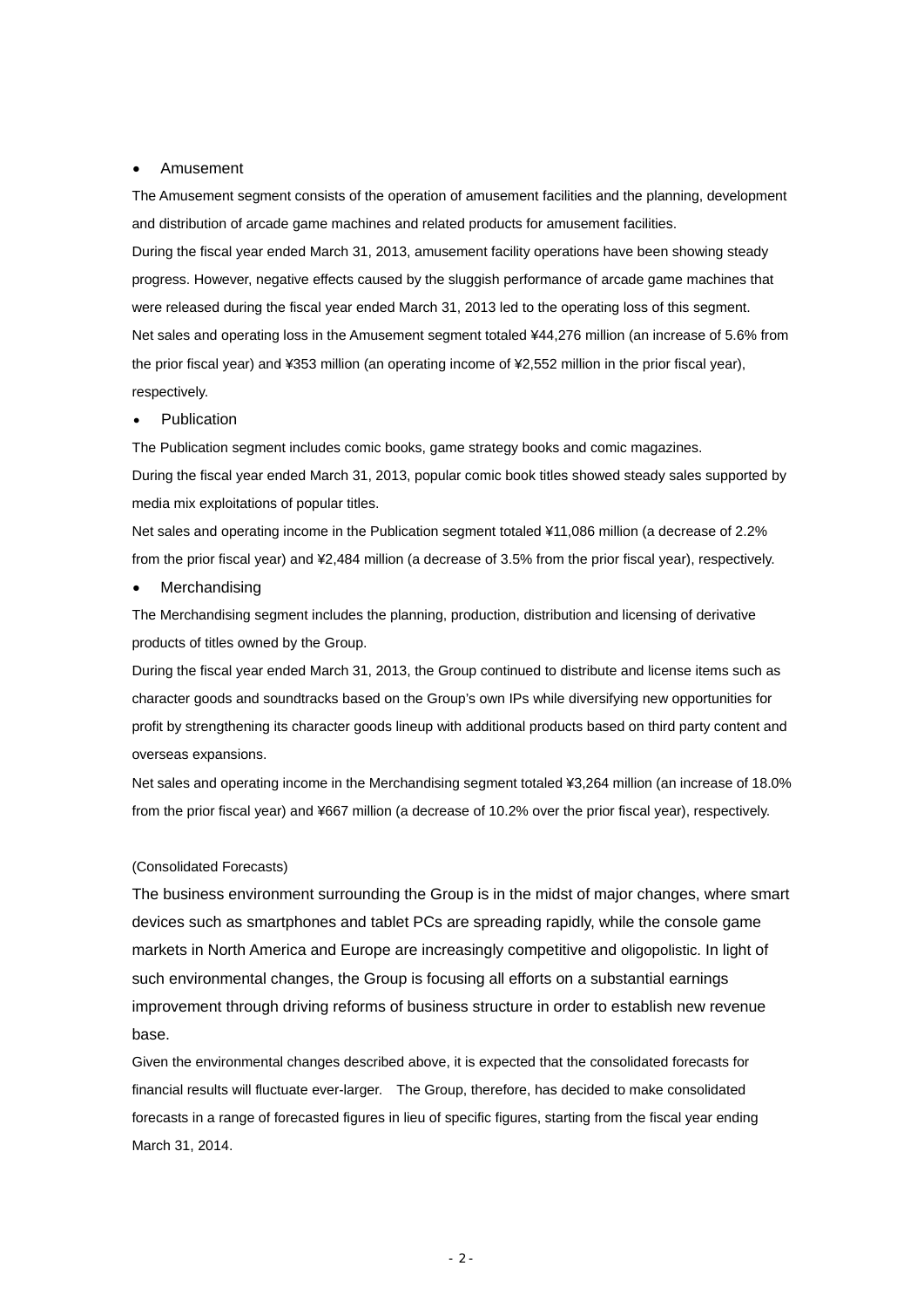#### (2) Analysis of consolidated financial position

#### (i) Assets, liabilities and net assets

Assets

As of March 31, 2013 total current assets were ¥159,035 million, a decrease by 7. 6% compared to the prior fiscal year. This was mainly due to a decrease in cash and deposits of ¥11,077 million, and a decrease in content production account of ¥9,242 million, and a decrease in income taxes receivable of ¥4,172 million, while notes and accounts receivable-trade increased by ¥11,794 million.

Fixed assets were ¥43,473 million, an increase by 4.0% compared to the prior fiscal year. This was mainly due to a decrease in rental deposits of ¥2,664 million, while buildings and structures increased by ¥2,024 million, and tools and fixtures increased by ¥1,770 million.

As a result, total assets were ¥202,509 million, a decrease by 5.4%.

Liabilities

As of March 31, 2013, total current liabilities were ¥37,414 million, an increase by 10.8% compared to the prior fiscal year. This was mainly due to a decrease in accrued income taxes of ¥2,535 million, while allowance for sales returns increased by ¥2,773 million, and other current liabilities increased by ¥3,730 million.

Non-current liabilities were ¥43,457 million, an increase by 1.3% compared to the prior fiscal year. This was mainly due to a decrease in deferred tax liabilities of ¥949 million, while allowance for employees' retirement benefits increased by ¥905 million, and asset retirement obligation increased by ¥650 million. As a result, total liabilities were ¥80,872 million, an increase by 5.5%.

Net assets

As of March 31, 2013, net assets were ¥121,636 million, a decrease by 11.4% compared to the prior fiscal year. This was mainly due to net loss of ¥13,714 million, dividend payments of ¥3,452 million, and an increase in foreign currency translation adjustments of ¥1,785 million.

#### (ii) Consolidated Cash Flow

As of March 31, 2013, cash and cash equivalents totaled ¥98,822 million, a decrease of ¥11,293 million compared to the prior fiscal year. Cash flows during the fiscal year ended March 31, 2013 as well as the principal factors behind these cash flows are described below.

Cash flows from operating activities

Net cash provided by operating activities during the fiscal year ended March 31, 2013 totaled ¥110 million (a decrease of 98.4% compared to the prior fiscal year).

Loss before income taxes and minority interests of ¥14,948 million, an increase in notes and accounts receivables-trade of ¥9,903 million and a decrease in inventories of ¥10,933 million, and depreciation and amortization of ¥7,301 million led to the overall provision of cash from operating activities.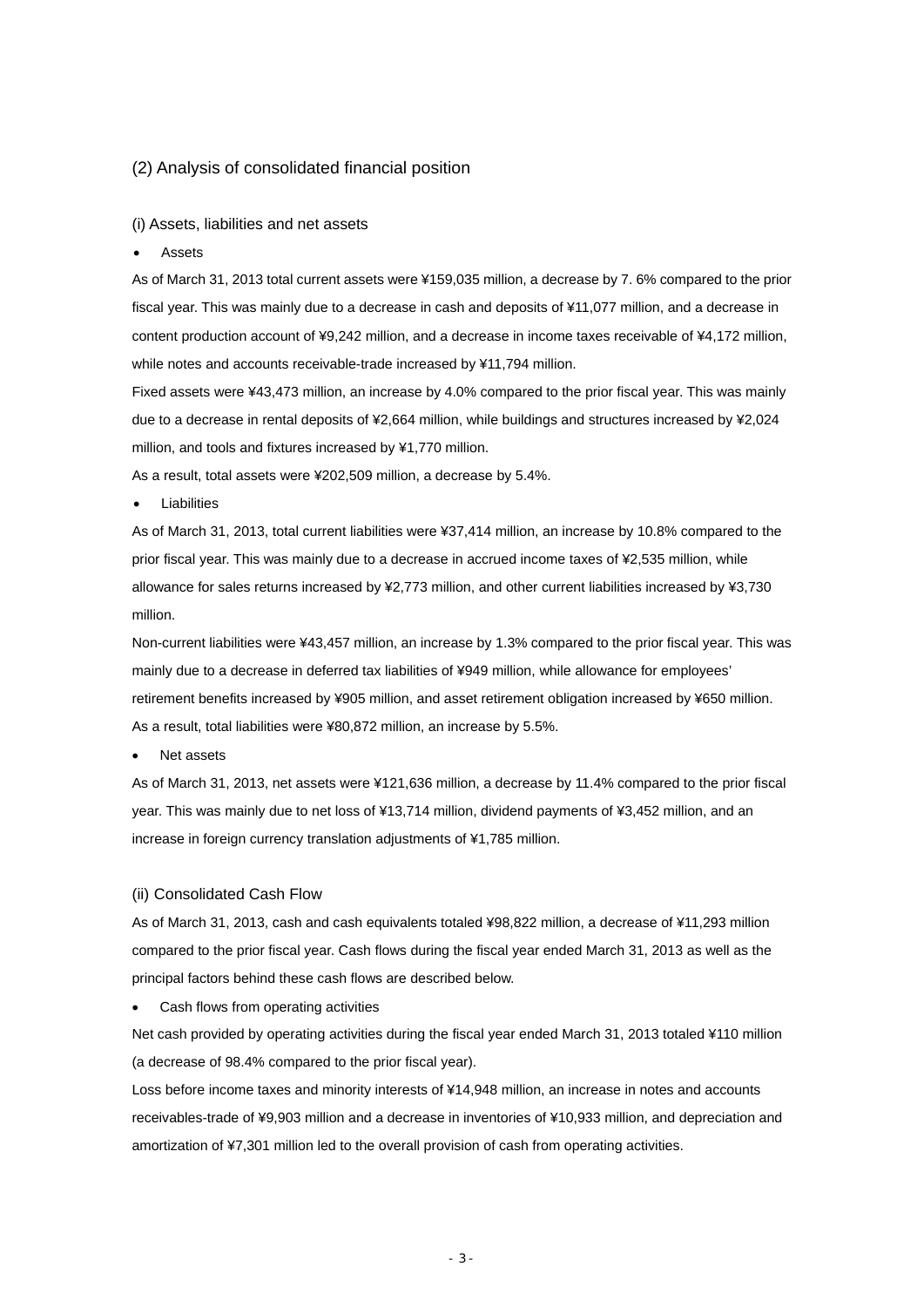#### Cash flows from investing activities

Net cash used in investing activities totaled ¥9,189 million (an increase of 59.0% compared to the prior fiscal year).

Main factors are proceeds from collection of rental deposits of ¥2,928 million, and purchase of property and equipment of ¥10,626 million, and purchase of intangible assets of ¥1,392 million.

#### Cash flows from financing activities

Net cash used in financing activities totaled ¥3,481 million (compared to net cash provided by financing activities of ¥299 million in the prior fiscal year). The main factor is cash dividends paid of ¥3,444 million.

### (3) Basic policy for profit distribution and dividends

The Group recognizes the return of profits to shareholders as one of its most important management tasks. The Group maintains internal reserves to enable priority to be given to investments that will enhance the value of the Group. Such investments will be made for expansion of existing businesses, new business development, and reforms of the business structure. The Group places a strong emphasis on returns to its shareholders, and will make stable divided distributions from the internal reserves, taking into account an optimal balance between performance-based payout and stable returns to shareholders.

For the fiscal year ending March 31, 2014, the Group forecasts to make dividends at a consolidated payout ratio target of approximately 30%. However, in case that the amount of net income per share (to be calculated by the number of outstanding shares as of the end of the fiscal year; hereinafter the same shall apply) falls below 100 yen, the annual dividend amount shall be set at 30 yen per share from a viewpoint of stable dividend distribution (the consolidated payout ratio exceeds 30%). In addition, if the amount of net income per share falls below 30 yen, the amount of net income per share shall be the annual dividend amount (payout ratio is fixed at 100%). As a general rule, 10 yen per share is the lower limit of the annual dividend.

Regarding dividend payments for the fiscal year ended March 31, 2013, the Group is planning to make a board resolution on May 17, 2013 to distribute year-end dividends of 20 yen per share, as originally forecasted, by which the annual dividend amount will be 30 yen per share, being coupled with the interim dividends of 10 yen per share paid for the first half of the fiscal year ended March 31, 2013.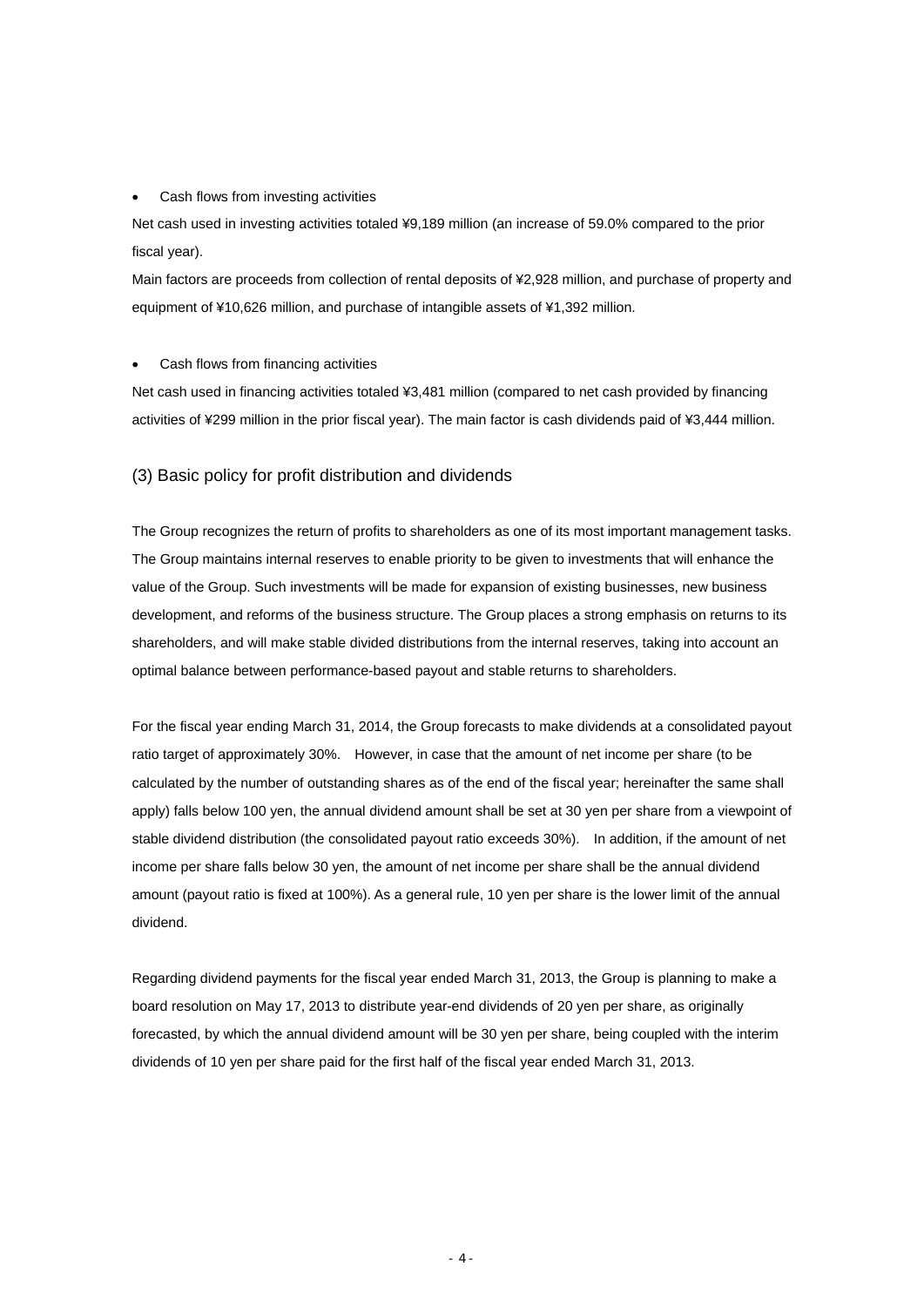# **2. The Group's Outline of Operations**

The following outline of operations lists the Group's primary business segments and major subsidiaries.

(Consolidated subsidiaries)

| Domain                   | <b>Primary Business Description</b>                                                                                                                            | Region                  | Company Name                                                             |
|--------------------------|----------------------------------------------------------------------------------------------------------------------------------------------------------------|-------------------------|--------------------------------------------------------------------------|
| Digital<br>Entertainment |                                                                                                                                                                | Japan                   | SQUARE ENIX CO., LTD.<br><b>TAITO CORPORATION</b><br>SMILE-LAB CO., LTD. |
|                          | Plans, develops, distributes, and<br>operates games digital<br>entertainment primarily in the form                                                             | North<br>America        | SQUARE ENIX, INC.<br>CRYSTAL DYNAMICS, INC.<br>EIDOS INTERACTIVE CORP.   |
|                          | of computer games                                                                                                                                              | Europe                  | SQUARE ENIX LTD.<br>IO INTERACTIVE A/S                                   |
|                          |                                                                                                                                                                | Asia                    | SQUARE ENIX (China) CO., LTD.<br>HUANG LONG CO., LTD.                    |
| Amusement                | Operation of amusement facilities<br>and planning, development and<br>distribution of arcade game<br>machines for amusement facilities<br>and related products | Japan                   | <b>TAITO CORPORATION</b><br>SQUARE ENIX CO., LTD.                        |
|                          |                                                                                                                                                                | Japan                   | SQUARE ENIX CO., LTD.                                                    |
| Publication              | Comic books, game strategy<br>books, comic magazines, etc.                                                                                                     | North<br>America        | SQUARE ENIX, INC.                                                        |
|                          |                                                                                                                                                                | Europe                  | SQUARE ENIX LTD.                                                         |
|                          |                                                                                                                                                                | Japan                   | SQUARE ENIX CO., LTD.<br><b>TAITO CORPORATION</b>                        |
| Merchandising            | Planning, production, distribution<br>and licensing of derivative<br>products of titles owned by the<br>Group                                                  | <b>North</b><br>America | SQUARE ENIX, INC.                                                        |
|                          |                                                                                                                                                                | Europe                  | SQUARE ENIX LTD.                                                         |

(Note) The above table lists major consolidated subsidiaries only.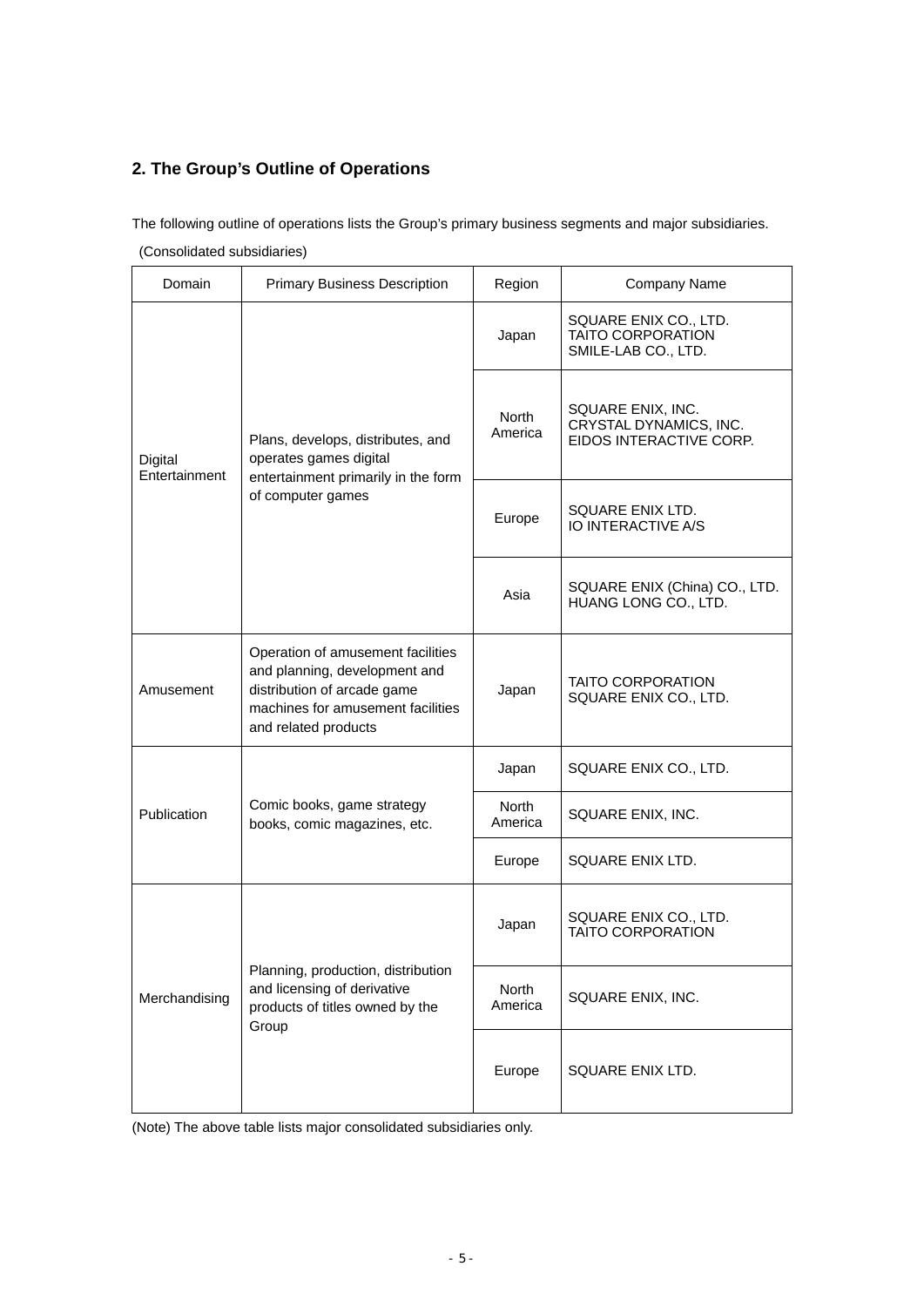The Group's Business Diagram:



Note: Above business diagram only includes key consolidated subsidiaries.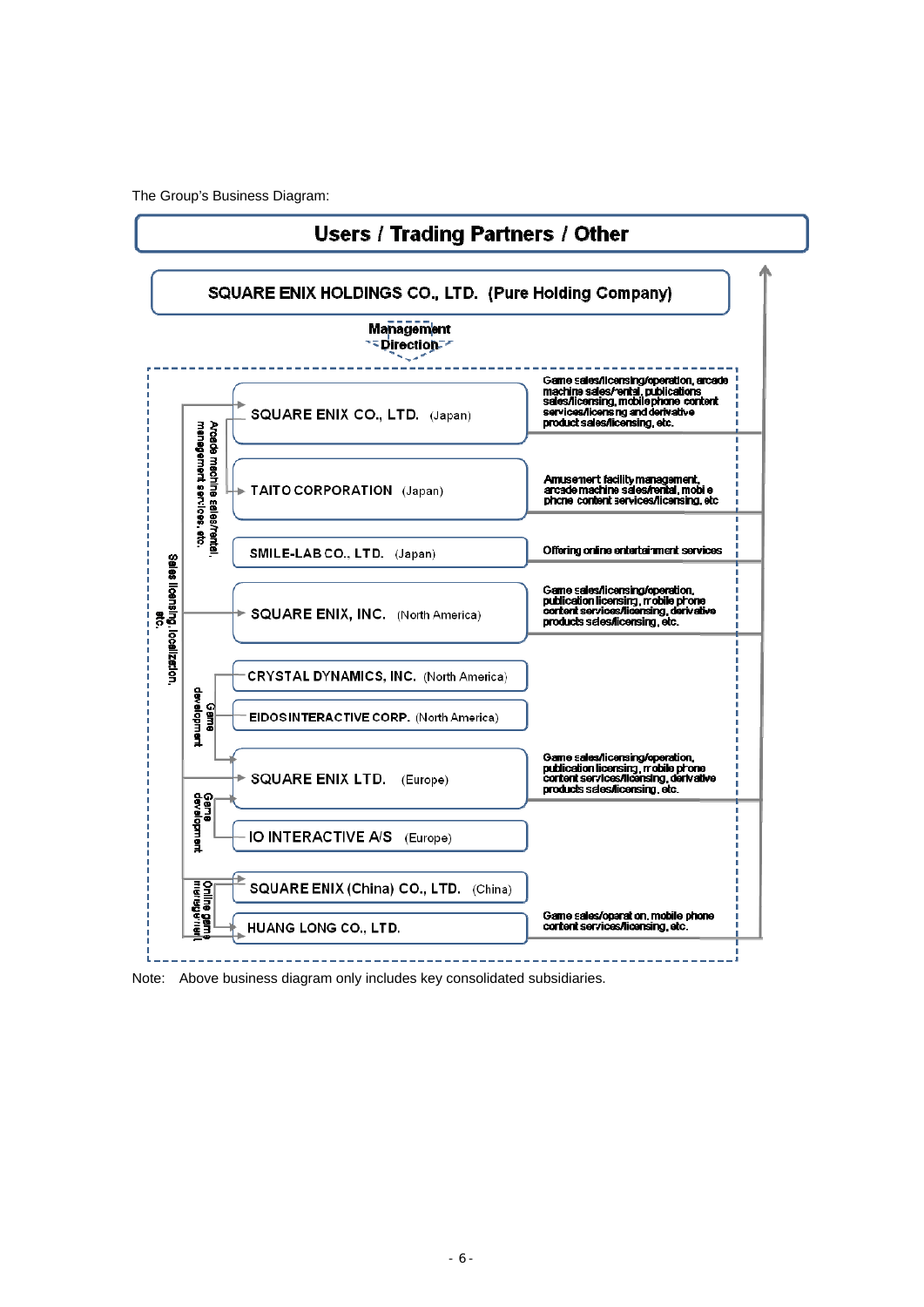### **3. Management Policy**

#### (1) Management philosophy

With a philosophy "to spread happiness across the globe by providing unforgettable experiences," the Group offers advanced, high-quality content and services. In order to reward shareholders and achieve sustained growth, the Group strives to maximize profits through efficient management of various resources in the right combination.

#### (2) Management targets

The Group recognizes the utmost importance of achieving growth underpinned by profitability. The Group pursues targets of generating earnings per share growth rate of over 10% and a recurring income to sales ratio of above 20%.

#### (3) Medium- and long-term management strategy

Management's key task is to create advanced, high-quality content and services that allow the Group to grow in the medium- and long-term while maintaining profitability. As the development and popularization of information technology (IT) and network environments rapidly advance, the Group anticipates a major transformation in the structure of the digital entertainment industry. The Group believes that this will be driven by factors such as increased consumer needs in the area of network-compliant entertainment and growing access to a diverse range of content by users of multi-function devices. The Group strives to respond to these changes, and has adopted a medium- to long-term management strategy that focuses on pioneering a new era in digital entertainment.

#### (4) Issues facing management

In order to achieve the Group's medium- to long-term strategy, it is imperative to expand its global business and meet customers' diverse content needs. To do so, it is critically important that the Group acquires and develops ideally suited human resources.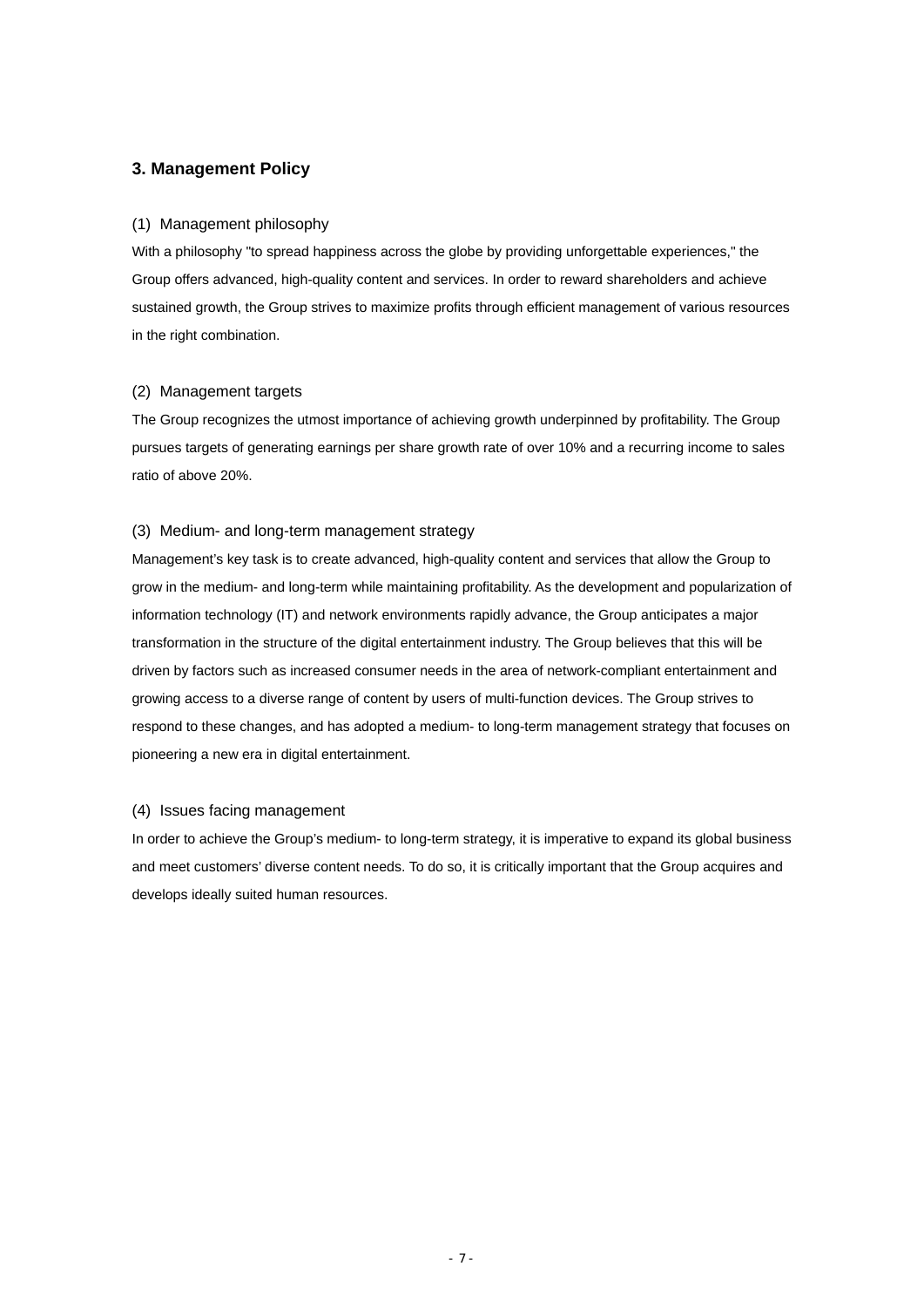# **4. Consolidated Financial Statements**

(1) Consolidated Balance Sheets

|                                    |           | (Millions of yen)                         |
|------------------------------------|-----------|-------------------------------------------|
|                                    |           | As of March 31, 2012 As of March 31, 2013 |
| Assets                             |           |                                           |
| <b>Current assets</b>              |           |                                           |
| Cash and deposits                  | 111,495   | 100,418                                   |
| Notes and accounts receivable      | 18,431    | 30,226                                    |
| Merchandise and finished goods     | 2,343     | 2,376                                     |
| Work in progress                   | 738       | 47                                        |
| Raw materials and supplies         | 573       | 357                                       |
| Content production account         | 25,047    | 15,805                                    |
| Deferred tax assets                | 5,022     | 5,438                                     |
| Income taxes receivable            | 6,396     | 2,223                                     |
| Other                              | 2,236     | 2,279                                     |
| Allowance for doubtful accounts    | (124)     | (136)                                     |
| Total current assets               | 172,161   | 159,035                                   |
| Non-current assets                 |           |                                           |
| Property and equipment             |           |                                           |
| Buildings and structures           | 16,645    | 17,875                                    |
| Accumulated depreciation           | (12, 414) | (11, 619)                                 |
| Buildings and structures (net)     | 4,231     | 6,256                                     |
| Tools and fixtures                 | 11,147    | 12,558                                    |
| Accumulated depreciation           | (9, 245)  | (8,885)                                   |
| Tools and fixtures (net)           | 1,902     | 3,672                                     |
| Amusement equipment                | 19,601    | 20,014                                    |
| Accumulated depreciation           | (17,008)  | (17, 804)                                 |
| Amusement equipment (net)          | 2,593     | 2,209                                     |
| Other                              | 193       | 169                                       |
| Accumulated depreciation           | (127)     | (109)                                     |
| Other (net)                        | 65        | 59                                        |
| Land                               | 8,102     | 7,964                                     |
| Construction in progress           | 288       | 5                                         |
| Total property and equipment       | 17,183    | 20,169                                    |
| Intangible assets                  |           |                                           |
| Other                              | 10,121    | 10,940                                    |
| Total intangible assets            | 10,121    | 10,940                                    |
| Investments and other assets       |           |                                           |
| Investment securities              | 598       | 493                                       |
| Rental deposits                    | 12,785    | 10,121                                    |
| Deferred tax assets                | 460       | 1,229                                     |
| Other                              | 1,341     | 1,150                                     |
| Allowance for doubtful accounts    | (672)     | (631)                                     |
| Total investments and other assets | 14,514    | 12,363                                    |
| Total non-current assets           | 41,819    | 43,473                                    |
| <b>Total assets</b>                | 213,981   | 202,509                                   |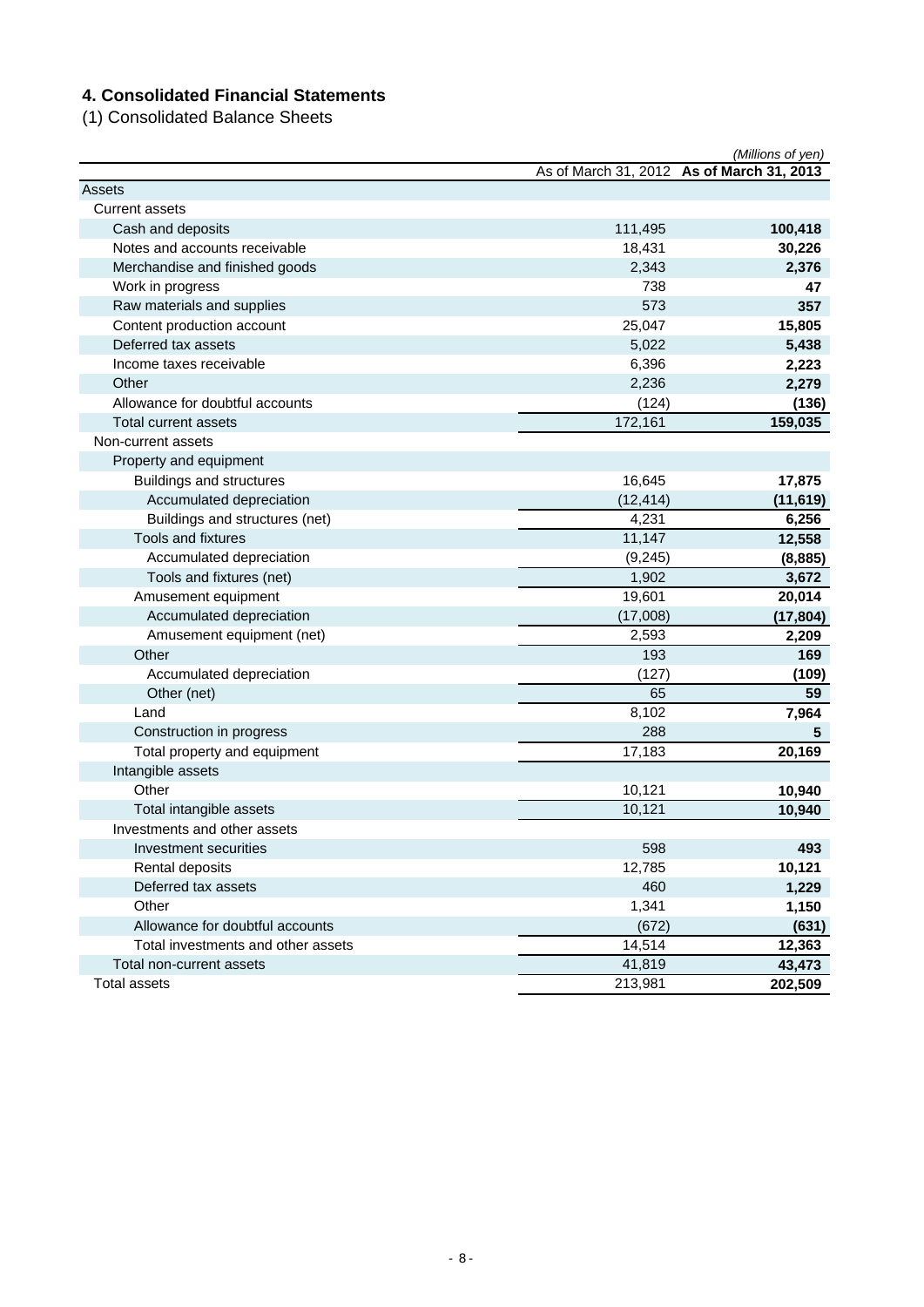|                                                               |                      | (Millions of yen)    |
|---------------------------------------------------------------|----------------------|----------------------|
|                                                               | As of March 31, 2012 | As of March 31, 2013 |
| Liabilities                                                   |                      |                      |
| <b>Current liabilities</b>                                    |                      |                      |
| Notes and accounts payable                                    | 9,220                | 8,653                |
| Short-term loans                                              | 5,253                | 5,726                |
| Accrued income taxes                                          | 4,034                | 1,499                |
| Reserve for bonuses                                           | 1,200                | 966                  |
| Allowance for sales returns                                   | 1,545                | 4,319                |
| Allowance for game arcade closings                            | 260                  | 256                  |
| Asset retirement obligation                                   | $\overline{2}$       | 3                    |
| Other                                                         | 12,258               | 15,989               |
| <b>Total current liabilities</b>                              | 33,778               | 37,414               |
| Non-current liabilities                                       |                      |                      |
| Corporate bonds                                               | 35,000               | 35,000               |
| Allowance for employees' retirement benefits                  | 3,808                | 4,714                |
| Allowance for directors' retirement benefits                  | 234                  | 244                  |
| Allowance for game arcade closings                            | 584                  | 468                  |
| Deferred tax liabilities                                      | 2,605                | 1,655                |
| Asset retirement obligation                                   | 149                  | 800                  |
| Other                                                         | 523                  | 574                  |
| Total non-current liabilities                                 | 42,906               | 43,457               |
| <b>Total liabilities</b>                                      | 76,684               | 80,872               |
| Net assets                                                    |                      |                      |
| Shareholders' equity                                          |                      |                      |
| Common stock                                                  | 15,204               | 15,204               |
| Capital surplus                                               | 44,444               | 44,444               |
| Retained earnings                                             | 85,320               | 68,153               |
| <b>Treasury stock</b>                                         | (861)                | (862)                |
| Total shareholders' equity                                    | 144,108              | 126,940              |
| Accumulated other comprehensive income                        |                      |                      |
| Unrealized loss on revaluation of other investment securities | 124                  | 57                   |
| Foreign currency translation adjustments                      | (8,696)              | (6, 911)             |
| Total accumulated other comprehensive income                  | (8, 572)             | (6, 853)             |
| Stock acquisition rights                                      | 977                  | 652                  |
| Minority interests in consolidated subsidiaries               | 783                  | 897                  |
| Total net assets                                              | 137,297              | 121,636              |
| Total liabilities and net assets                              | 213,981              | 202,509              |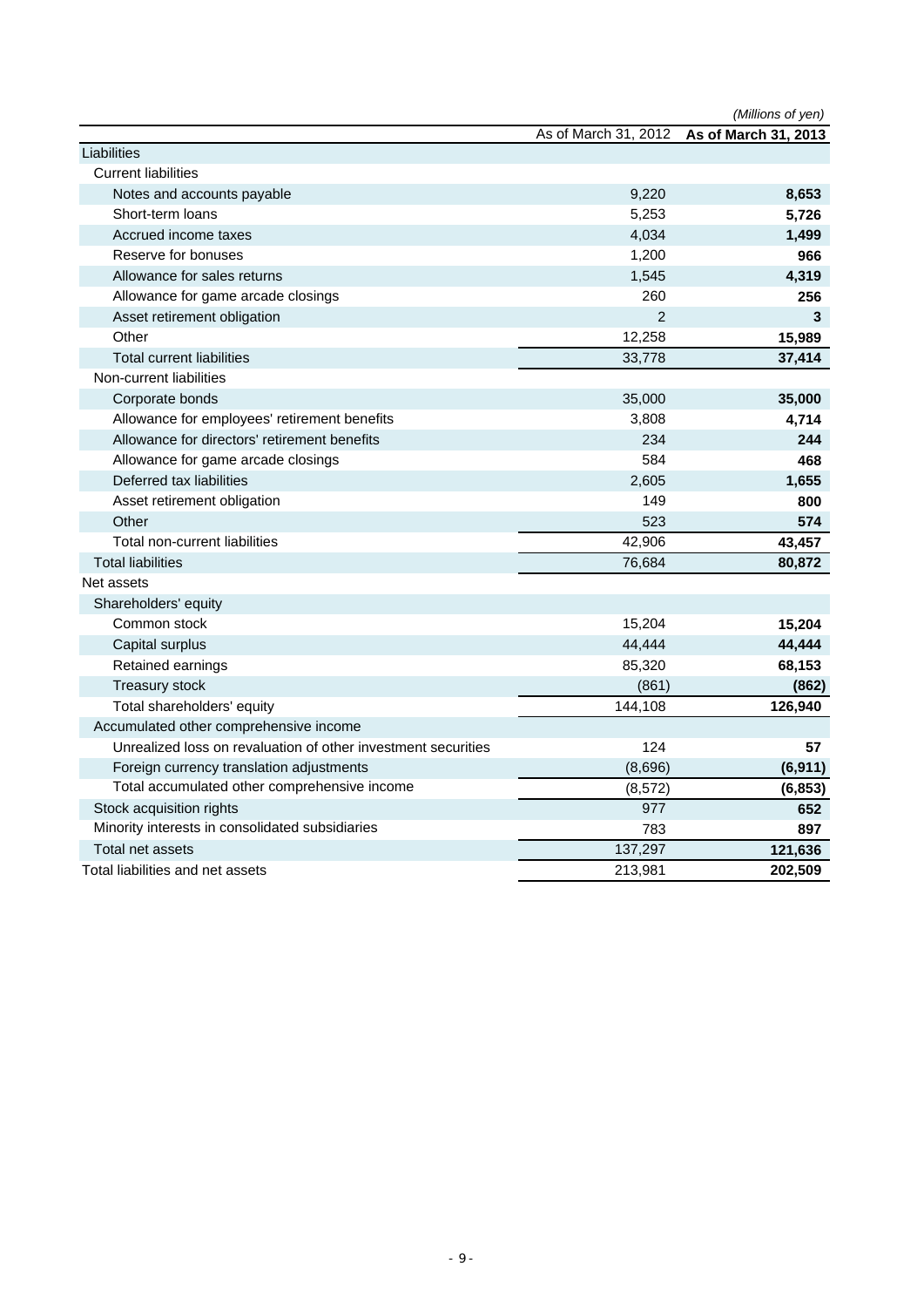### (2) Consolidated Income Statement and Consolidated Statement of Comprehensive Income Consolidated Income Statement

|                                                         |                           | (Millions of yen)         |
|---------------------------------------------------------|---------------------------|---------------------------|
|                                                         | Fiscal year ended         | Fiscal year ended         |
| Net sales                                               | March 31, 2012<br>127,896 | March 31, 2013<br>147,981 |
| Cost of sales                                           | 76,268                    | 98,788                    |
| Gross profit                                            | 51,627                    | 49,192                    |
| Reversal of allowance for sales returns                 | 1,706                     | 1,551                     |
| Provision for allowance for sales returns               | 1,502                     | 3,927                     |
| Net gross profit                                        | 51,831                    | 46,817                    |
| Selling, general and administrative expenses            |                           |                           |
| Packaging freight charge                                | 1,812                     | 1,867                     |
| Advertising expense                                     | 7,258                     | 12,309                    |
| Sales promotion expense                                 | 63                        | 100                       |
| Provision for allowance for doubtful accounts           | 67                        |                           |
| Compensation for directors                              | 541                       | 607                       |
| <b>Salaries</b>                                         | 12,195                    | 14,105                    |
| Provision of reserve for bonuses                        | 1,814                     | 1,483                     |
| Net periodic pension costs                              | 1,288                     | 1,484                     |
| Provision to reserve for directors' retirement benefits | 13                        | 12                        |
| Welfare expense                                         | 1,523                     | 1,710                     |
| Rental expense                                          | 1,616                     | 1,554                     |
| Commissions paid                                        | 4,621                     | 7,588                     |
| Depreciation and amortization                           | 1,000                     | 2,091                     |
| Other                                                   | 7,298                     | 7,984                     |
| Total selling, general and administrative expenses      | 41,118                    | 52,899                    |
| Operating income (loss)                                 | 10,713                    | (6,081)                   |
| Non-operating income                                    |                           |                           |
| Interest income                                         | 136                       | 100                       |
| Dividends received                                      | 4                         | 9                         |
| Rental income                                           | 17                        | 14                        |
| Foreign exchange loss                                   |                           | 1,620                     |
| Miscellaneous income                                    | 127                       | 114                       |
| Total non-operating income                              | 286                       | 1,858                     |
| Non-operating expenses                                  |                           |                           |
| Interest expenses                                       | 61                        | 98                        |
| Commissions paid                                        | 100                       | 53                        |
| Foreign exchange loss                                   | 536                       |                           |
| Miscellaneous loss                                      | 3                         | 3                         |
| Total non-operating expenses                            | 701                       | 155                       |
| Recurring income (loss)                                 | 10,297                    | (4, 378)                  |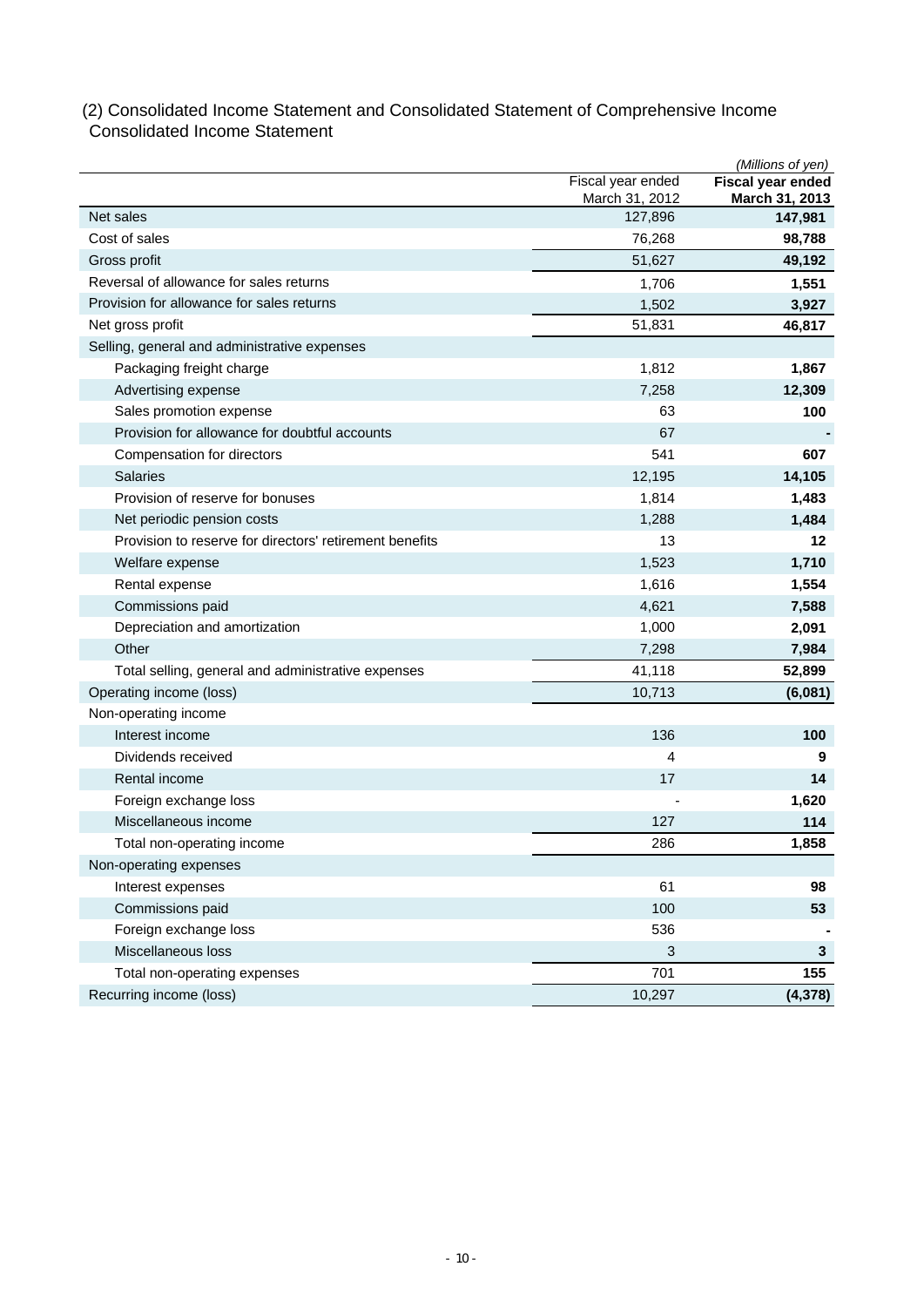# Consolidated Income Statement

|                                                                                                       |                   | (Millions of yen)        |
|-------------------------------------------------------------------------------------------------------|-------------------|--------------------------|
|                                                                                                       | Fiscal year ended | <b>Fiscal year ended</b> |
|                                                                                                       | March 31, 2012    | March 31, 2013           |
| Extraordinary gain                                                                                    |                   |                          |
| Gain on sale of property and equipment                                                                |                   | $\mathbf{2}$             |
| Gain on sale of investment securities                                                                 | 48                | 8                        |
| Gain on sale of stocks of subsidiaries and affiliates                                                 | 192               |                          |
| Gain on liquidation of subsidiaries and affiliates                                                    |                   | 76                       |
| Gain on reversal of subscription rights to shares                                                     | 46                | 445                      |
| Other                                                                                                 | 18                | 120                      |
| Total extraordinary gain                                                                              | 305               | 653                      |
| <b>Extraordinary loss</b>                                                                             |                   |                          |
| Loss on sale of property and equipment                                                                | 30                | 58                       |
| Loss on disposal of property and equipment                                                            | 352               | 213                      |
| Loss on evaluation of investment securities                                                           | $\overline{0}$    | $\bf{0}$                 |
| Impairment loss                                                                                       | 130               | 939                      |
| Provision of allowance for game arcade closings                                                       | 78                | 60                       |
| Loss on disposal of content                                                                           | 93                | 3,696                    |
| Loss on evaluation of content                                                                         |                   | 4,834                    |
| Other                                                                                                 | 55                | 1,406                    |
| Total extraordinary loss                                                                              | 741               | 11,210                   |
| Income (loss) before dividends distribution from silent partnership,<br>income taxes (tokumei-kumiai) | 9,862             | (14, 934)                |
| Dividends distribution from silent partnership (tokumei-kumiai)                                       | (4)               | 13                       |
| Income (loss) before income taxes and minority interests                                              | 9,866             | (14, 948)                |
| Income taxes-current                                                                                  | 3,763             | 957                      |
| Refunded income taxes                                                                                 | (50)              |                          |
| Deferred income taxes                                                                                 | 79                | (2, 208)                 |
| Total income taxes                                                                                    | 3,792             | (1, 250)                 |
| Income (loss) before minority interests                                                               | 6,074             | (13, 697)                |
| Minority interests income                                                                             | 13                | 17                       |
| Net income (loss)                                                                                     | 6,060             | (13, 714)                |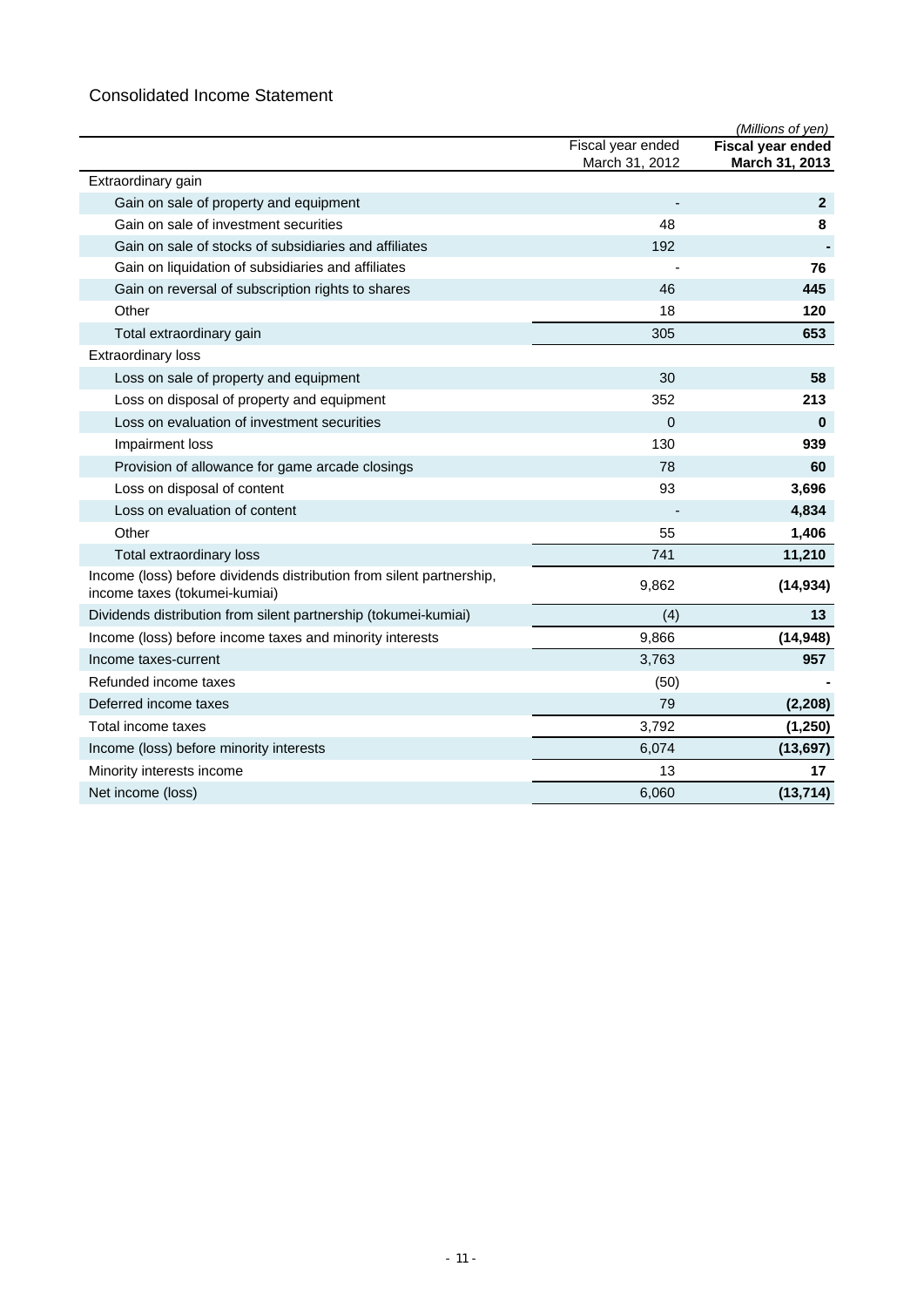# Consolidated Statement of Comprehensive Income

|                                                           |                   | (Millions of yen)        |
|-----------------------------------------------------------|-------------------|--------------------------|
|                                                           | Fiscal year ended | <b>Fiscal year ended</b> |
|                                                           | March 31, 2012    | March 31, 2013           |
| Income (loss) before minority interests                   | 6,074             | (13, 697)                |
| Other comprehensive income                                |                   |                          |
| Valuation difference on available-for-sale securities     | 139               | (66)                     |
| Foreign currency translation adjustment                   | (761)             | 1,882                    |
| Other comprehensive income                                | (622)             | 1,815                    |
| Comprehensive income                                      | 5,451             | (11, 881)                |
| (Breakdown)                                               |                   |                          |
| Comprehensive income attributable to owners of the parent | 5,431             | (11, 995)                |
| Comprehensive income attributable to minority interests   | 19                | 113                      |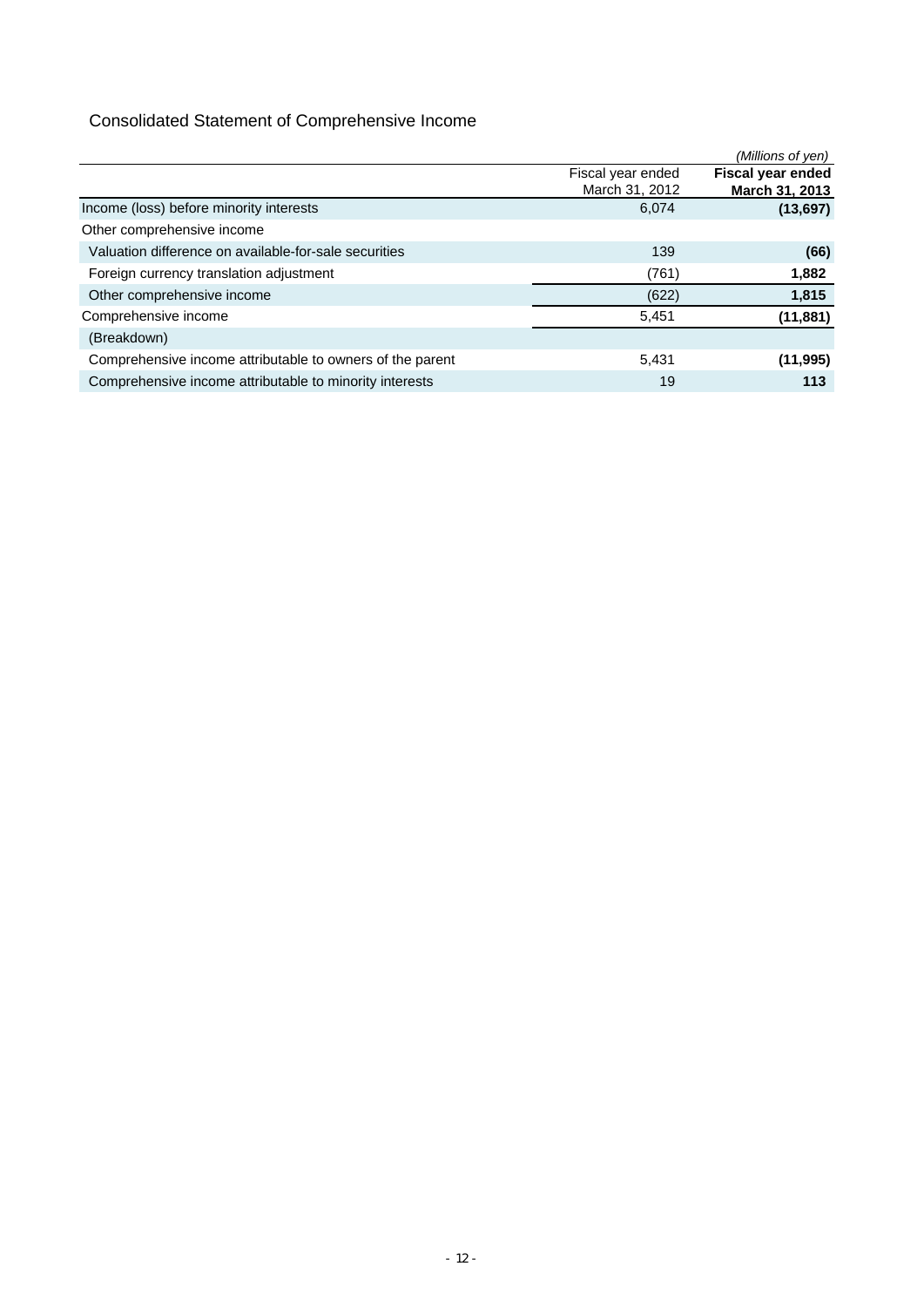# (3) Consolidated Statements of Changes in Net Assets

|                                       |                                     | (Millions of yen)                   |
|---------------------------------------|-------------------------------------|-------------------------------------|
|                                       | Fiscal year ended<br>March 31, 2012 | Fiscal year ended<br>March 31, 2013 |
| Shareholders' equity                  |                                     |                                     |
| Common stock                          |                                     |                                     |
| Balance at the end of previous period | 15,204                              | 15,204                              |
| Changes during the period             |                                     |                                     |
| Total changes during the period       |                                     |                                     |
| Balance at the end of current period  | 15,204                              | 15,204                              |
| Capital surplus                       |                                     |                                     |
| Balance at the end of previous period | 44,444                              | 44,444                              |
| Changes during the period             |                                     |                                     |
| Disposal of treasury stock            | (0)                                 | (0)                                 |
| Total changes during the period       | (0)                                 | (0)                                 |
| Balance at the end of current period  | 44.444                              | 44,444                              |
| Retained earnings                     |                                     |                                     |
| Balance at the end of previous period | 82,711                              | 85,320                              |
| Changes during the period             |                                     |                                     |
| Dividends from retained earnings      | (3, 452)                            | (3, 452)                            |
| Net income (loss)                     | 6,060                               | (13, 714)                           |
| Change of scope of consolidation      | 1                                   |                                     |
| Total changes during the period       | 2,609                               | (17, 166)                           |
| Balance at the end of current period  | 85,320                              | 68,153                              |
| Treasury stock                        |                                     |                                     |
| Balance at the end of previous period | (859)                               | (861)                               |
| Changes during the period             |                                     |                                     |
| Purchase of treasury stock            | (2)                                 | (1)                                 |
| Disposal of treasury stock            | $\mathbf 0$                         | 0                                   |
| Total changes during the period       | (2)                                 | (0)                                 |
| Balance at the end of current period  | (861)                               | (862)                               |
| Total shareholders' equity            |                                     |                                     |
| Balance at the end of previous period | 141,501                             | 144,108                             |
| Changes of during the period          |                                     |                                     |
| Dividends from retained earnings      | (3, 452)                            | (3, 452)                            |
| Net income (loss)                     | 6,060                               | (13, 714)                           |
| Purchase of treasury stock            | (2)                                 | (1)                                 |
| Disposal of treasury stock            | $\mathbf 0$                         | 0                                   |
| Change of scope of consolidation      | 1                                   |                                     |
| Total changes during the period       | 2,606                               | (17, 168)                           |
| Balance at the end of current period  | 144,108                             | 126,940                             |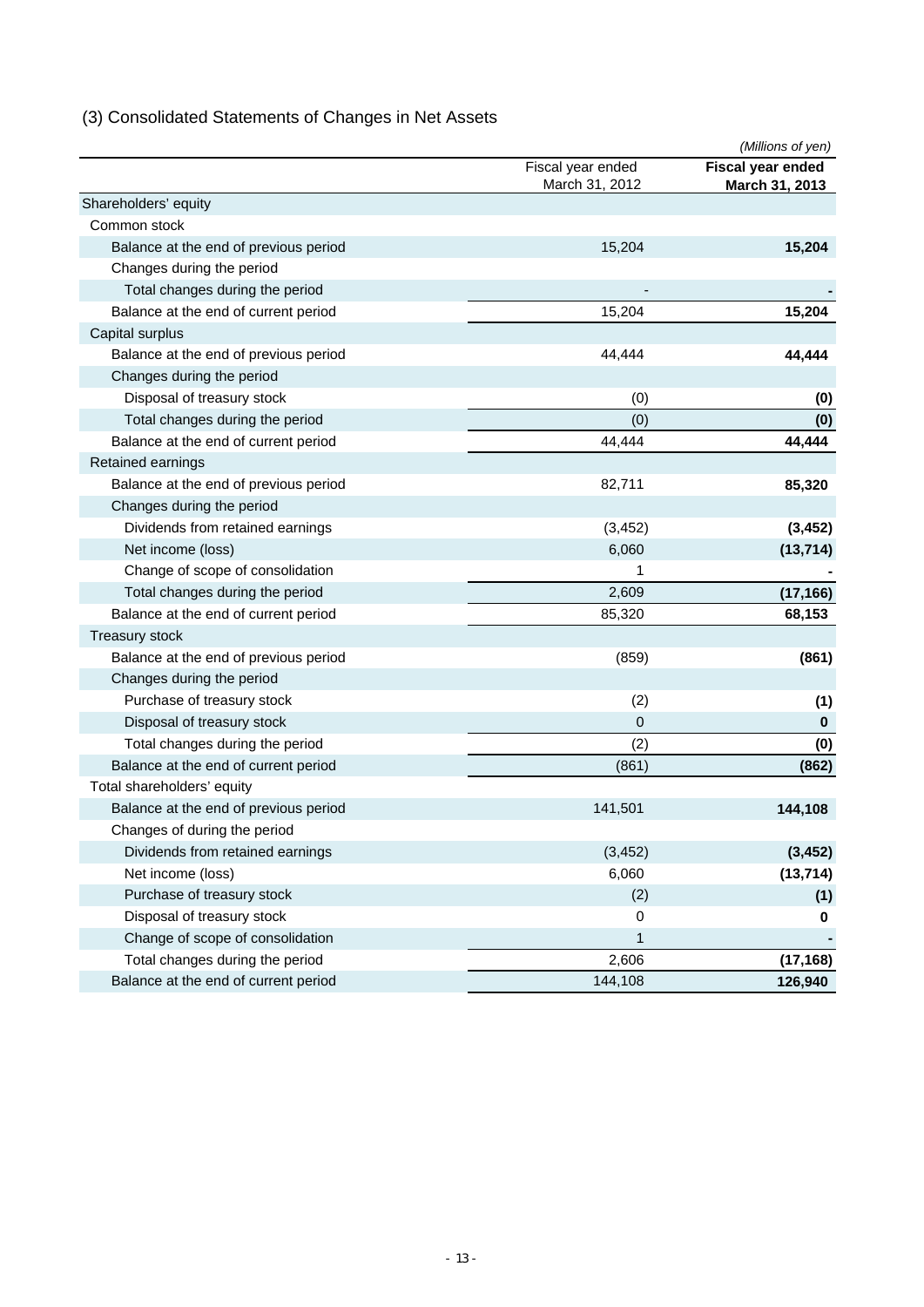*(Millions of yen)*

|                                                               | Fiscal year ended<br>March 31, 2012 | <b>Fiscal year ended</b><br><b>March 31, 2013</b> |
|---------------------------------------------------------------|-------------------------------------|---------------------------------------------------|
| Accumulated other comprehensive income                        |                                     |                                                   |
| Unrealized gain on revaluation of other investment securities |                                     |                                                   |
| Balance at the end of previous period                         | (14)                                | 124                                               |
| Changes during the period                                     |                                     |                                                   |
| Net changes in items other than shareholders' equity          | 139                                 | (66)                                              |
| Total changes during the period                               | 139                                 | (66)                                              |
| Balance at the end of current period                          | 124                                 | 57                                                |
| Foreign currency translation adjustments                      |                                     |                                                   |
| Balance at the end of previous period                         | (7, 929)                            | (8,696)                                           |
| Changes during the period                                     |                                     |                                                   |
| Net changes in items other than shareholders' equity          | (767)                               | 1,785                                             |
| Total changes during the period                               | (767)                               | 1,785                                             |
| Balance at the end of current period                          | (8,696)                             | (6, 911)                                          |
| Total accumulated other comprehensive income                  |                                     |                                                   |
| Balance at the end of previous period                         | (7, 943)                            | (8, 572)                                          |
| Changes during the period                                     |                                     |                                                   |
| Net changes in items other than shareholders' equity          | (628)                               | 1,719                                             |
| Total changes during the period                               | (628)                               | 1,719                                             |
| Balance at the end of the current period                      | (8, 572)                            | (6, 853)                                          |
| Stock acquisition rights                                      |                                     |                                                   |
| Balance at the end of previous period                         | 814                                 | 977                                               |
| Changes during the period                                     |                                     |                                                   |
| Net changes in items other than shareholders' equity          | 163                                 | (325)                                             |
| Total changes during the period                               | 163                                 |                                                   |
| Balance at the end of current period                          | 977                                 | (325)<br>652                                      |
| Minority interests in consolidated subsidiaries               |                                     |                                                   |
| Balance at the end of previous period                         | 771                                 |                                                   |
| Changes during the period                                     |                                     | 783                                               |
|                                                               |                                     |                                                   |
| Net changes in items other than shareholders' equity          | 12                                  | 113                                               |
| Total changes during the period                               | 12                                  | 113                                               |
| Balance at the end of current period                          | 783                                 | 897                                               |
| Total net assets                                              |                                     |                                                   |
| Balance at the end of previous period                         | 135,143                             | 137,297                                           |
| Changes during the period                                     |                                     |                                                   |
| Dividends from retained earnings                              | (3, 452)                            | (3, 452)                                          |
| Net income (loss)                                             | 6,060                               | (13, 714)                                         |
| Purchase of treasury stock                                    | (2)                                 | (1)                                               |
| Disposal of treasury stock                                    | 0                                   | 0                                                 |
| Change of scope of consolidation                              | 1                                   |                                                   |
| Net changes in items other than shareholders' equity          | (453)                               | 1,507                                             |
| Total changes during the period                               | 2,153                               | (15,660)                                          |
| Balance at the end of current period                          | 137,297                             | 121,636                                           |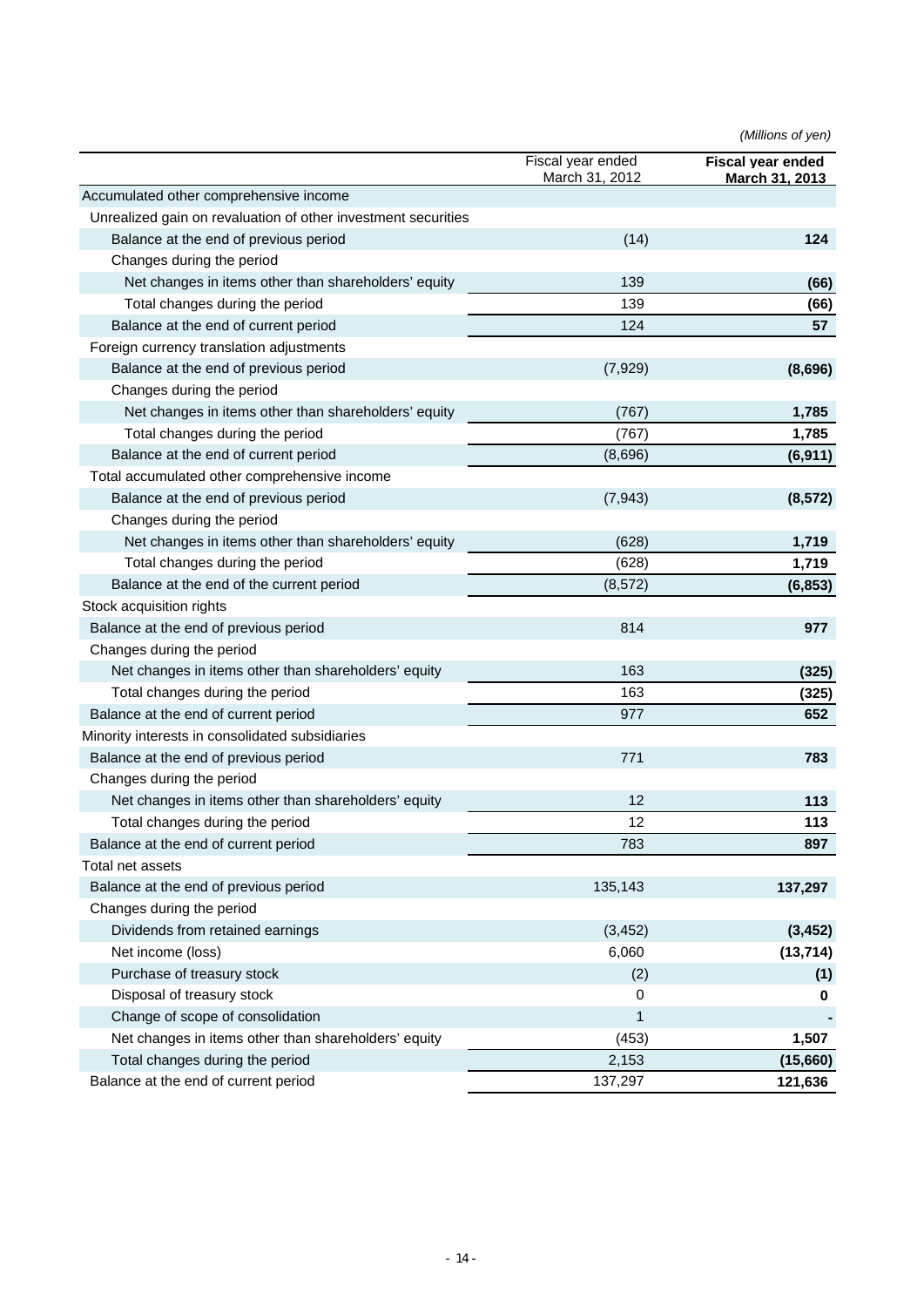# (4) Consolidated Statements of Cash Flows

|                                                                     |                   | (Millions of yen) |
|---------------------------------------------------------------------|-------------------|-------------------|
|                                                                     | Fiscal year ended | Fiscal year ended |
|                                                                     | March 31, 2012    | March 31, 2013    |
| Cash flows from operating activities                                |                   |                   |
| Income (loss) before income taxes and minority interest             | 9,866             | (14, 948)         |
| Depreciation and amortization                                       | 5,039             | 7,301             |
| Impairment loss                                                     | 130               | 939               |
| Increase (decrease) in allowance for doubtful accounts              | (1)               | (38)              |
| Increase (decrease) in provision for bonuses                        | (232)             | (245)             |
| Increase (decrease) in provision for sales returns                  | (203)             | 2,375             |
| Increase (decrease) in provision for retirement benefits            | 747               | 905               |
| Increase (decrease) in provision for directors' retirement benefits | (31)              | 10                |
| Increase (decrease) in provision for loss on store closing          | (186)             | (84)              |
| Interest and dividends income                                       | (141)             | (110)             |
| Interest expenses paid                                              | 61                | 98                |
| Foreign exchange losses (gains)                                     | 399               | (780)             |
| Loss (gain) on sales of investment securities                       | (48)              | (8)               |
| Loss (gain) on sales of stocks of subsidiaries and affiliates       | (192)             |                   |
| Loss (gain) on valuation of investment securities                   | 0                 | $\bf{0}$          |
| Loss on retirement of noncurrent assets                             | 352               | 213               |
| Loss on sales of noncurrent assets                                  | 30                | 58                |
| Decrease (increase) in notes and accounts receivable-trade          | (3,008)           | (9,903)           |
| Decrease (increase) in inventories                                  | (5, 137)          | 10,933            |
| Increase (decrease) in notes and accounts payable-trade             | 1,102             | (927)             |
| Decrease (increase) in other current assets                         | 547               | (599)             |
| Decrease (increase) in other noncurrent assets                      | 56                | 36                |
| Increase (decrease) in other current liabilities                    | (1,078)           | 2,213             |
| Other, net                                                          | (26)              | 1,151             |
| Subtotal                                                            | 8,048             | (1, 409)          |
| Interest and dividends income received                              | 108               | 691               |
| Interest expenses paid                                              | (39)              | (109)             |
| Income taxes paid                                                   | (1, 842)          | (3,617)           |
| Income taxes refund                                                 | 961               | 4,555             |
| Income taxes paid for prior periods                                 | (450)             |                   |
| Net cash provided by operating activities                           | 6,786             | 110               |
|                                                                     |                   |                   |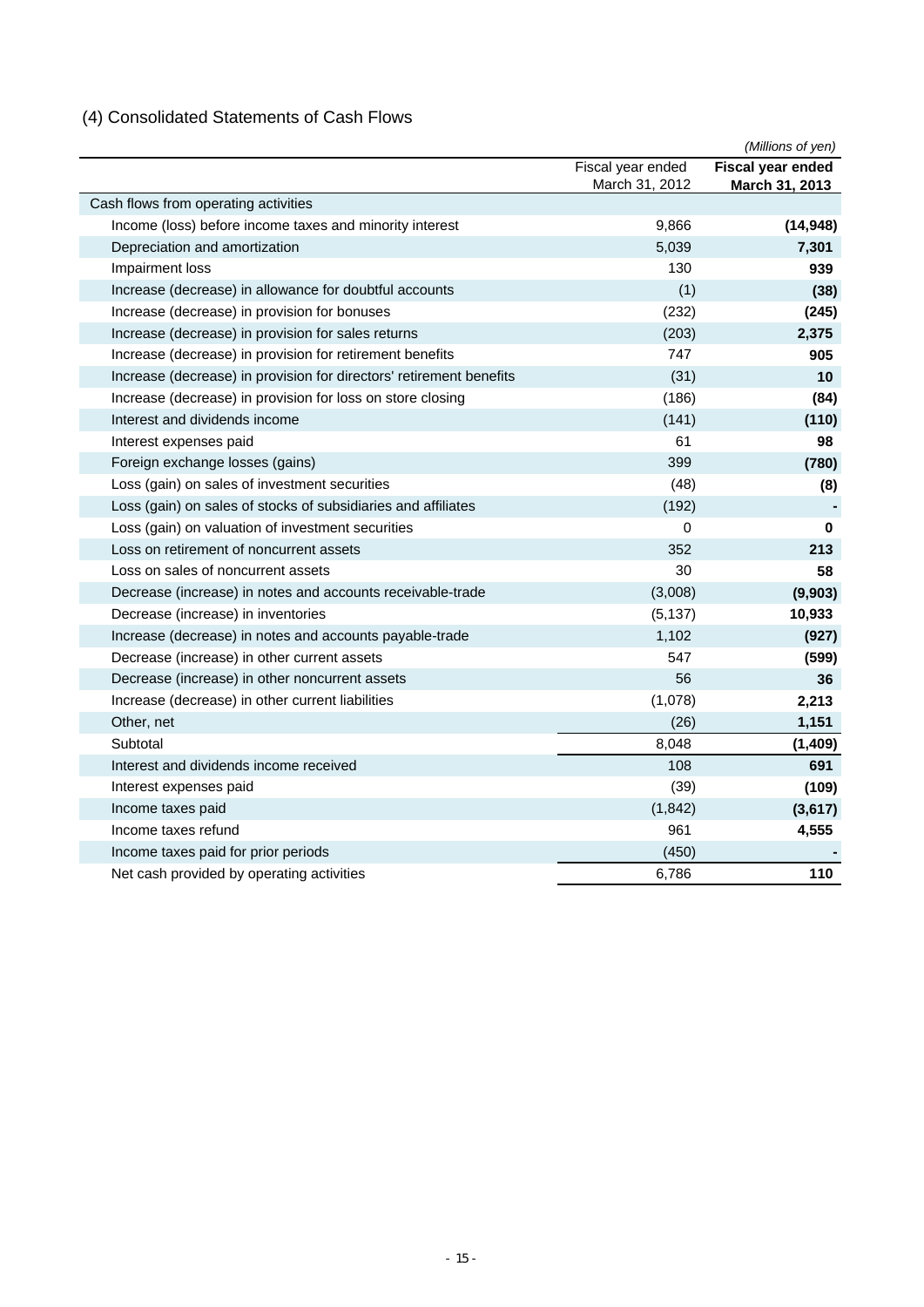|                                                                                                      | Fiscal year ended<br>March 31, 2012 | <b>Fiscal vear ended</b><br>March 31, 2013 |
|------------------------------------------------------------------------------------------------------|-------------------------------------|--------------------------------------------|
| Cash flows from investing activities                                                                 |                                     |                                            |
| Payments into time deposits                                                                          | (748)                               | (2, 366)                                   |
| Proceeds from withdrawal of time deposits                                                            | 747                                 | 2,353                                      |
| Proceeds from sales of investment securities                                                         | 49                                  | 10                                         |
| Purchase of property and equipment                                                                   | (4,620)                             | (10, 626)                                  |
| Proceeds from sales of property and equipment                                                        | 180                                 | 157                                        |
| Purchase of intangible assets                                                                        | (842)                               | (1, 392)                                   |
| Purchase of investments in subsidiaries                                                              | (9)                                 | (73)                                       |
| Proceeds from the sale of stocks of subsidiaries and affiliates                                      | 192                                 |                                            |
| Proceeds from the liquidation of subsidiaries and affiliates                                         |                                     | 113                                        |
| Payments for rental deposits                                                                         | (1, 492)                            | (152)                                      |
| Proceeds from collection of rental deposits                                                          | 1,084                               | 2,928                                      |
| Other, net                                                                                           | (319)                               | (139)                                      |
| Net cash provided by (used in) investing activities                                                  | (5,778)                             | (9, 189)                                   |
| Cash flows from financing activities                                                                 |                                     |                                            |
| Increase (decrease) in short-term loans payable                                                      | 3,791                               |                                            |
| Purchase of treasury stock                                                                           | (2)                                 | (1)                                        |
| Cash dividends paid                                                                                  | (3, 446)                            | (3, 444)                                   |
| Other, net                                                                                           | (42)                                | (35)                                       |
| Net cash provided by (used in) financing activities                                                  | 299                                 | (3, 481)                                   |
| Effect of exchange rate change on cash and cash equivalents                                          | (879)                               | 1,267                                      |
| Net increase (decrease) in cash and cash equivalents                                                 | 428                                 | (11, 293)                                  |
| Cash and cash equivalents at the beginning of the year                                               | 109,751                             | 110,116                                    |
| Decrease in cash and cash equivalents resulting from exclusion of<br>subsidiaries from consolidation | (64)                                |                                            |
| Cash and cash equivalents at end of the year                                                         | 110,116                             | 98,822                                     |